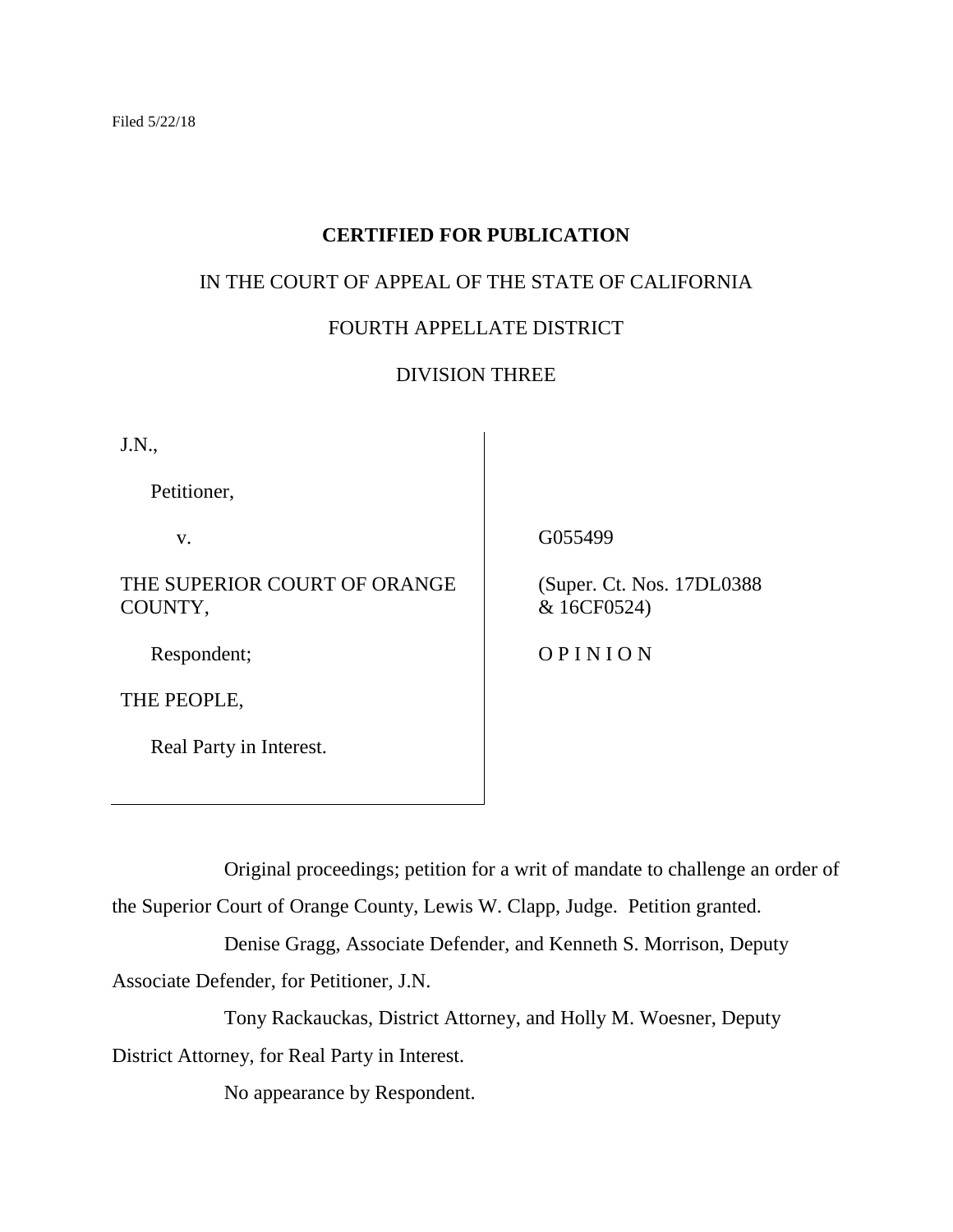#### INTRODUCTION

Petitioner, J.N., who was 17 years old at the time of the alleged offenses, was charged with felonies in the superior court.<sup>1</sup> After the passage of Proposition 57, the Public Safety and Rehabilitation Act of 2016, the superior court suspended criminal proceedings and certified J.N. to the juvenile court to determine whether he should be treated in the juvenile court system or prosecuted as an adult. (Welf. & Inst. Code, §§ 604 [certification process], 707, subd. (a)(2) [juvenile court to decide whether minor should be tried as adult or juvenile]; all further statutory references are to the Welfare and Institutions Code unless otherwise indicated.) The juvenile court determined J.N. was not suitable for treatment in the juvenile court. J.N. filed a petition for a writ of mandate/prohibition, arguing the court abused its discretion in applying section 707.

In making its decision whether the minor should be tried as an adult, the court must consider five statutory factors  $(\frac{8}{9} \cdot 707, \text{ subd.} (a)(2))$ . Relevant here are two factors, the circumstances and gravity of the charged offense, and whether the minor can be rehabilitated prior to the expiration of the juvenile court's jurisdiction. We find the juvenile court's determination J.N. was not suitable for treatment in the juvenile court was not supported by substantial evidence and was, therefore, an abuse of discretion.<sup>2</sup> The petition is granted.

#### PROPOSITION 57 & SECTION 707

In 2000, the electorate passed Proposition 21, making changes in the way juveniles are charged with serious offenses. Prosecutors were given the authority to "direct file" a felony complaint in adult court, eliminating the juvenile court's ability to determine at an early stage of the proceedings whether the juvenile should be treated in

<sup>1</sup> J.N. was born on June 22, 1997, and the charged offenses were alleged to have occurred on September 7, 2014.

<sup>2</sup> We publish this opinion because the electorate recently approved Proposition 57 and to provide guidance to the courts in deciding these issues.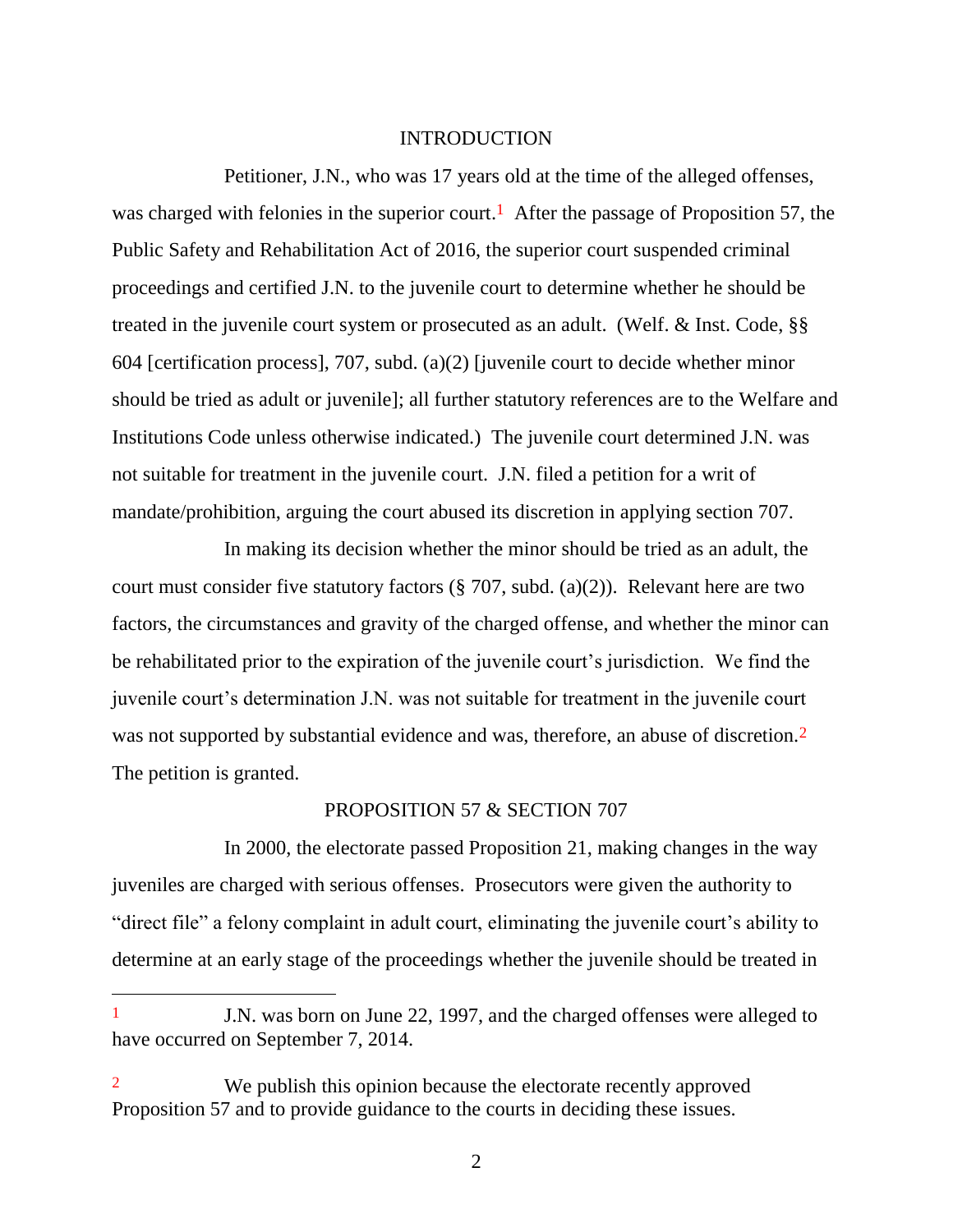the juvenile court system or transferred to adult court. (§ 707, former subd. (d), as amended by initiative measure (Prop. 21, § 26, approved by voters. Primary Elec. (Mar. 7, 2000), eff. Mar. 8, 2000, repealed by Prop. 57, § 4.2, as approved by voters, Gen. Elec. (Nov. 8, 2016), eff. Nov. 9, 2016.) The voters apparently rethought their votes on Proposition 21 and passed Proposition 57 at the November 8, 2016, general election. (*People v. Cervantes* (2017) 9 Cal.App.5th 569, 596 (*Cervantes*) ["Proposition 57 was designed to undo Proposition 21"], rev. granted May 17, 2017, S241323.) Proposition 57's amendments to section 707 went into effect the next day. (*People v. Superior Court*  (*Walker*) (2017) 12 Cal.App.4th 687, 691, disapproved on other grounds in *People v. Superior Court* (*Lara*) 4 Cal.5th 299, 314.)

Proposition 57 terminated the prosecutor's ability to file a criminal complaint against a juvenile in the criminal court without first obtaining authority from a juvenile court judge to treat the juvenile as an adult. "Proposition 57 effectively guarantees a juvenile accused felon a right to a fitness hearing before he or she may be sent to the criminal division for prosecution as an adult." (*Cervantes*, *supra*, 9 Cal.App.5th at p. 597.)

When a minor has been charged in the juvenile court with any felony allegedly committed when he or she was 16 years of age or older, the prosecutor "may make a motion to transfer the minor from juvenile court to a court of criminal jurisdiction." (§ 707, subd. (a)(1).) Upon the making of such a motion, the juvenile court must order the probation department to prepare "a report on the behavioral patterns and social history of the minor." (*Ibid*.) At the hearing on the prosecution's motion, the court considers the probation report and evidence submitted by the minor. (§ 707, subd. (a)(2).) In deciding whether to treat the minor in the juvenile court system or transfer the matter to the criminal court, the court must consider five factors listed in section 707, subdivision (a)(2). (*Ibid*.) Those factors are the minor's degree of criminal sophistication, whether the minor can be rehabilitated in the time before the juvenile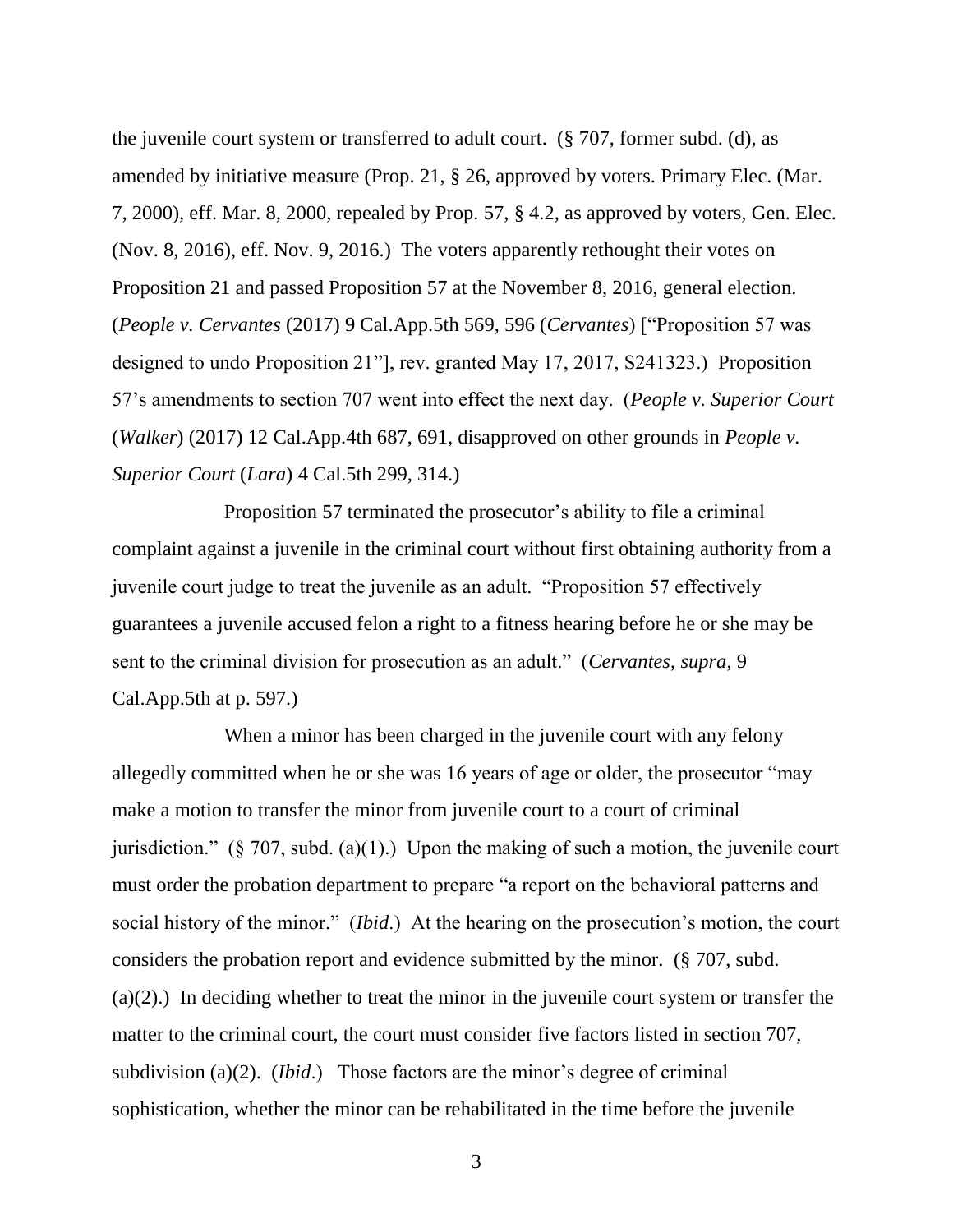court would lose jurisdiction over the minor, the minor's prior history of delinquency, the success of prior attempts by the juvenile court to rehabilitate the minor, and the circumstances and gravity of the charged offense. (§ 707, subd. (a)(2)(A)(i)-(E)(i).) Contrary to former subdivision (c) of section 707, which made a minor presumptively unsuitable for treatment under the juvenile court system if charged with an offense listed in subdivision (b) of section 707 (§ 707, former subd. (c); repealed by Prop. 57, § 4.2, eff. Nov. 9, 2016), the new law contains no such restriction. "If the court orders a transfer of jurisdiction, the court shall recite the basis for its decision in an order entered upon the minutes." (§ 707, subd. (a)(2).)

### FACTS OF THE ALLEGED OFFENSE

J.N. is charged with a murder, but the evidence presented at the hearing in juvenile court established he did not kill anyone. The murder was committed while J.N. and two other minors, including the killer, were tagging (making graffiti) in a rival gang's claimed territory. The killing occurred when the three minors were surprised by an adult rival gang member. The rival approached S.C., who pulled out a gun to scare the man. Undeterred, the man grabbed the gun in S.C.'s hand and a struggle ensued. Shots were fired as they wrestled over the gun. J.N. and the other minor stood frozen<sup>3</sup> nearby.

### PROCEDURAL FACTS

On February 26, 2016, the prosecutor filed a felony complaint charging J.N. with crimes alleged to have occurred on September 7, 2014. He was charged with one count each of murder (Pen. Code, § 187, subd. (a)), vandalism for the benefit of a criminal street gang (Pen. Code,  $\S$ § 186.22, subd. (d), 594, subds. (a), (b)(2)(A)), and active participation in a criminal street gang (Pen. Code, § 186.22, subd. (a)). The complaint further alleged the murder and vandalism were committed for the benefit of a

 $\overline{a}$ 

<sup>3</sup> J.N. told police he stood "frozen" while the rival and S.C. struggled over the gun. In addressing J.N.'s and A.E.'s action during the encounter, S.C. said, "they stood in shock right there."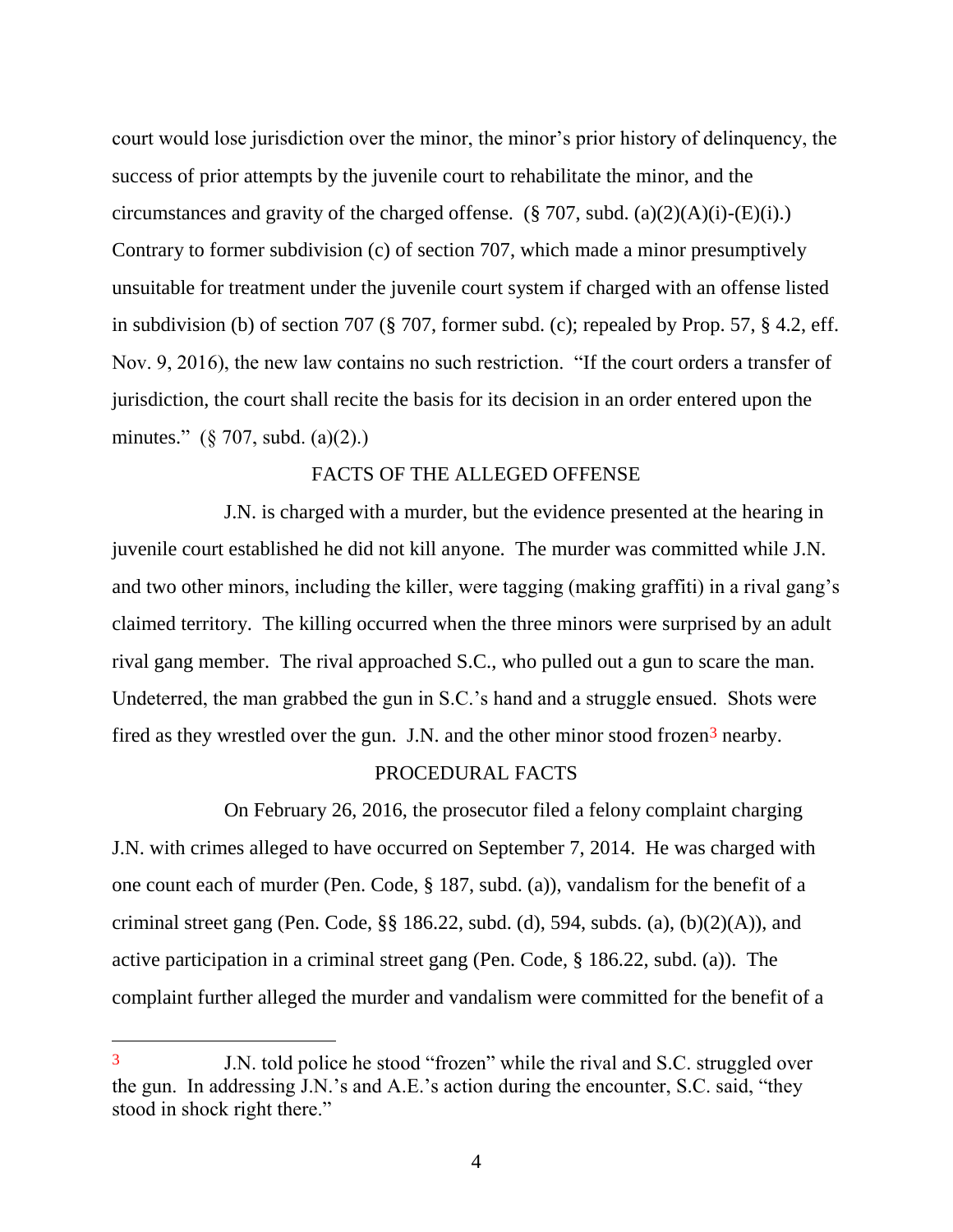criminal street gang (Pen. Code, § 186.22, subd. (b)(1)), that J.N. vicariously discharged a firearm causing death to a non-accomplice (Pen. Code, § 12022.53, subds. (d), (e)(1)), and charged a special circumstance of murder for the benefit of a criminal street gang (Pen. Code, § 190.2, subd. (a)(22)).

Three days later, the prosecutor filed an amended felony complaint naming J.N., S.C., and A.E. as defendants. The charging document noted it was directly filed in the criminal court. The original felony complaint, wherein J.N. was the only named defendant, did not contain the "direct file" designation. It seems the filing deputy did not realize J.N. was a minor at the time of the charged offenses, given more than 17 months passed between the date of the incident and the filing of the original felony complaint. Each of the defendants was a minor on the alleged date of the crimes. The amended complaint re-alleged the same substantive offenses charged in the original complaint. It alleged all three minors committed the murder for the benefit of a criminal street gang (Pen. Code, § 186.22, subd. (b)(1)), J.N. and A.E. vicariously discharged a firearm causing death (Pen. Code, § 12022.53, subds. (d), (e)(1)), S.C. personally discharged a firearm causing death (Pen. Code, § 12022.53, subd. (d)), and all three minors committed a special circumstance, murder for the benefit of a criminal street gang (Pen. Code, § 190.2, subd. (a)(22)).

On April 29, 2016, J.N. appeared in the superior court, entered not guilty pleas, and denied the special allegations. After the public defender and the alternate defender declared conflicts, the court appointed the associate defender to represent J.N.

On November 8, 2016, the electorate passed Proposition 57, the Public Safety and Rehabilitation Act of 2016. One of the five expressly stated goals of the proposition was to "[r]equire a judge, not a prosecutor, to decide whether juveniles should be tried in adult court." (Ballot Pamp., Gen. Elec. (Nov. 8, 2016), Proposition 57,  $§ 2, p. 141.$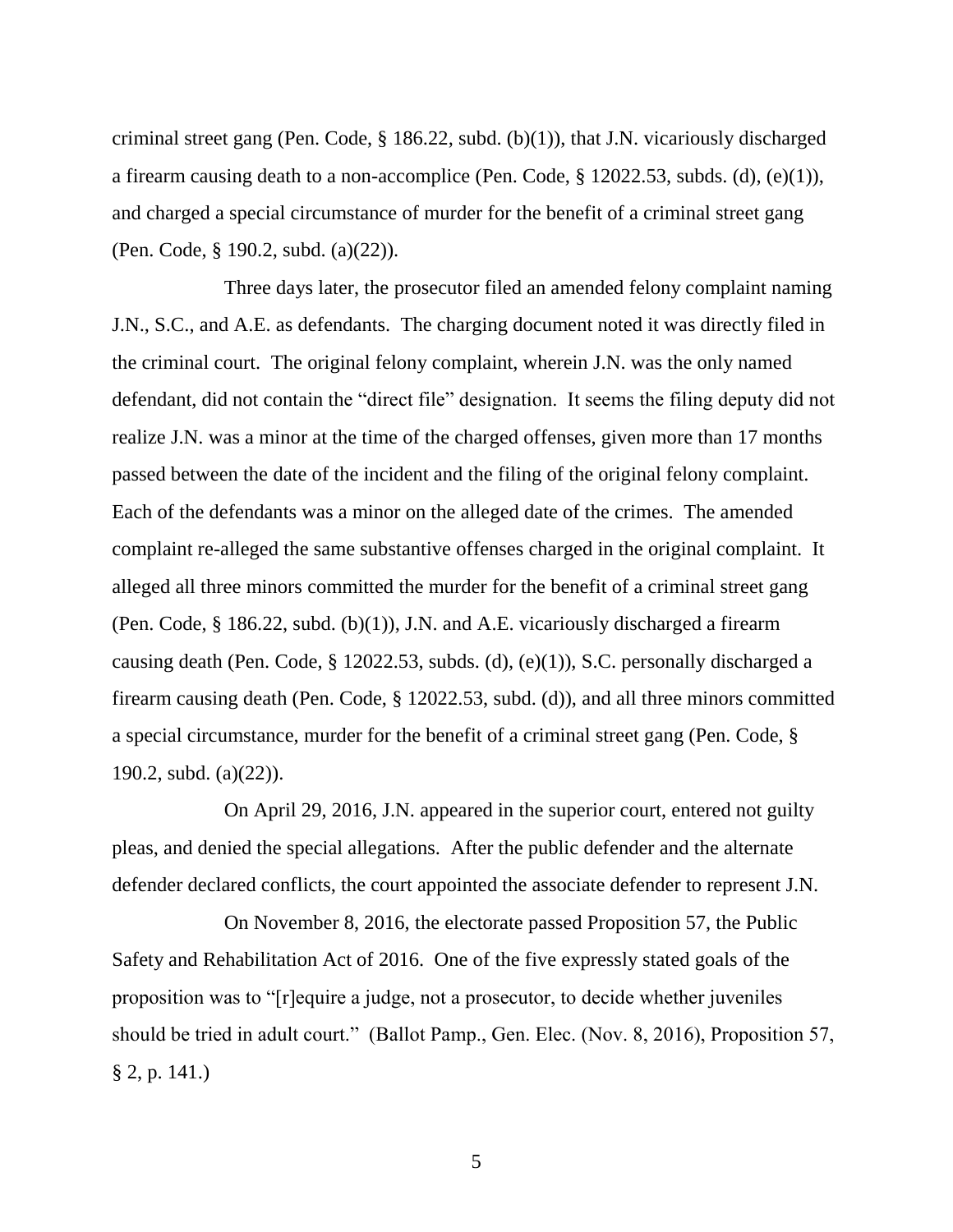On February 28, 2017, the parties informed the superior court J.N. was 17 years old at the time of the alleged offenses. The superior court suspended criminal proceedings and certified J.N. to the juvenile court to determine whether he should be treated in the juvenile court system or prosecuted as an adult. (§§ 604, 707, subd. (a)(2).)

The juvenile court began the section 707 hearing on May 16, 2017, and concluded it on June 1, 2017. The court found J.N. suitable under three of the five factors. In making the ultimate suitability finding, the court noted it was giving "a lot of weight" to the evidence of trauma to J.N., the lack of an appropriate role model, and other facts favorable to J.N. The court commented: "This homicide is not as serious as some of the others that this court sees but there is a heavy degree of gravity there, so what I have to do then is decide, given that gravity and given the amount of time we have to rehabilitate, do those factors outweigh the other factors that seem to weigh in his favor and that's where the court finds itself with a difficult decision."

The court found the crime was *not* "particularly sophisticated" because the shooting only occurred as the result of the gang rival's aggressiveness and attempt to take the gun away from S.C. On the issue of the gravity of the offense, the court stated shooting and killing an unarmed person was the gravest of offenses, but conceded the homicide was not as serious as a drive-by shooting, or as serious as some homicides the court has seen.

The court said it agreed with defense counsel's statement the charged murder was on the "low end" of the scale of special circumstance murders. "I agree that it is not the most sophisticated planned out conspiratorial kind of an offense as you say, and I want the record to also reflect that I am giving a lot of weight to trauma and the lack of an appropriate role model, the death of a grandmother who meant a lot to him, having to witness and at least in that sense be a victim himself of domestic violence." The court further considered J.N.'s statement they did not intend to shoot anyone, but instead intended to '"[spray graffiti] and go home.'" The court summed up how the killing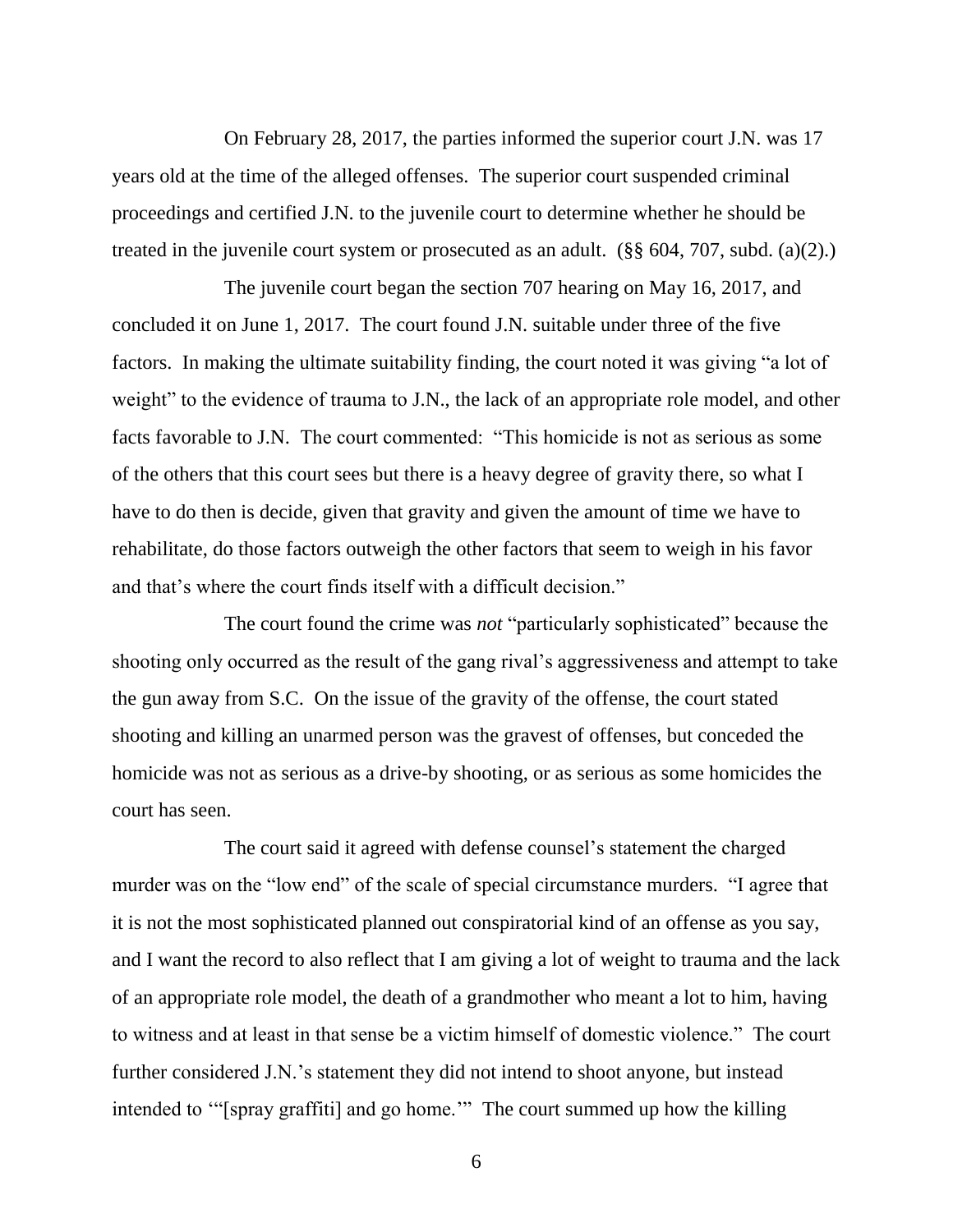occurred: "You had . . . this victim pop out and be aggressive and approach them and start struggling over the gun. That's not sophisticated. That is just something that happened while they were writing on the wall. So, I don't see it as being that sophisticated." Based on the gang rival's aggressive behavior in approaching S.C., attempting to take the gun from S.C., wrestling over the gun, and the fact the rival probably had his hands on the gun when the shots were fired, made the court's decision "a tough call." The court also acknowledged it appeared the shooting was a shock to J.N. and A.E. who froze when they saw what was happening. The court concluded those factors favored a finding of suitability. The court found prior efforts at rehabilitation weighed in J.N.'s favor because significant efforts at rehabilitation had not been undertaken.

The fact that appeared to weigh most heavily in the court's mind against finding J.N. suitable for treatment in the juvenile court system was the fact he was 20 years old at the time of the hearing. This meant the juvenile court system would lose jurisdiction over J.N. when he turned 23 years old. The court acknowledged J.N. had done "pretty well" in custody and was going to graduate from high school.

The court found the trauma suffered by J.N. had a mitigating effect, but not enough to reduce the gravity of the offense and the amount of time the juvenile court could exercise jurisdiction to rehabilitate him. The court concluded the prosecution proved by a preponderance of the evidence J.N. was unsuitable for treatment in the juvenile court system. The court transferred the matter back to adult court for reinstatement of the felony complaint.

J.N. filed a petition for a writ of mandate/prohibition. In his petition, J.N. alleges the court abused its discretion by substituting a "'litmus test'" and failing to consider relevant factors in evaluating the five specific criteria mandated by section 707, subdivision (a)(2), improperly evaluated the criteria, and applied the wrong burden of proof. We agree.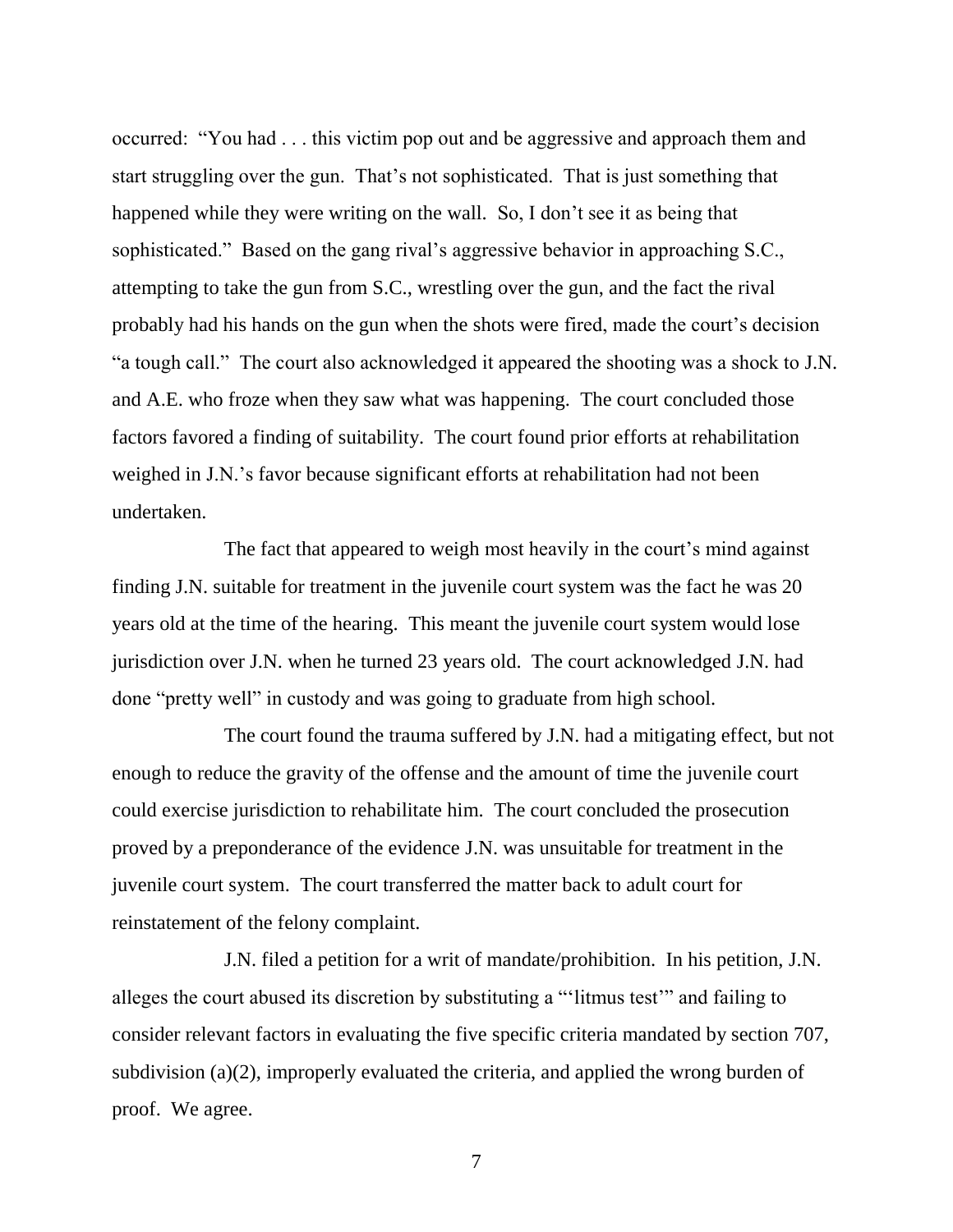#### STANDARD OF REVIEW

We review the juvenile court's finding the minor was unsuitable for treatment in the juvenile court for error under an abuse of discretion standard. (*People v. Superior Court (Jones)* (1998) 18 Cal.4th 667, 681.) "There must be substantial evidence adduced at the hearing that the minor is not a fit and proper subject for treatment as a juvenile before the court may certify him to the superior court for prosecution. [Citations.]" (*H. v. Superior Court* (1970) 3 Cal.3d 709, 715.)

In reviewing the juvenile court's decision, "[t]he . . . court's findings of fact are reviewed for substantial evidence, its conclusions of law are reviewed de novo, and its application of the law to the facts is reversible only if arbitrary and capricious." (*Haraguchi v. Superior Court* (2008) 43 Cal.4th 706, 711-712, fns. omitted.) "All exercises of discretion must be guided by applicable legal principles . . . . [Citations.] If the court's decision is influenced by an erroneous understanding of applicable law or reflects an unawareness of the full scope of its discretion, the court has not properly exercised its discretion under the law. [Citation.] Therefore, a discretionary order based on an application of improper criteria or incorrect legal assumptions is not an exercise of informed discretion and is subject to reversal. [Citation.]" (*Farmers Ins. Exchange v. Superior Court* (2013) 218 Cal.App.4th 96, 106.) The "discretion must be exercised in accordance and in the framework prescribed by the Legislature." (*Bruce M. v. Superior Court* (1969) 270 Cal.App.2d 566, 573.)

#### **DISCUSSION**

To justify the transfer of a minor from juvenile court to the criminal court system, the prosecution bears the burden of establishing by a preponderance of the evidence the minor is not a suitable candidate for treatment under the juvenile court system. (Cal. Rules of Court, rule 5.770(a); Evid. Code, § 606.) There are five statutory factors. The court shall consider the five factors and recite the basis for its decision in an order entered upon the minutes.  $(\S 707, \text{subd.} (a)(2))$ .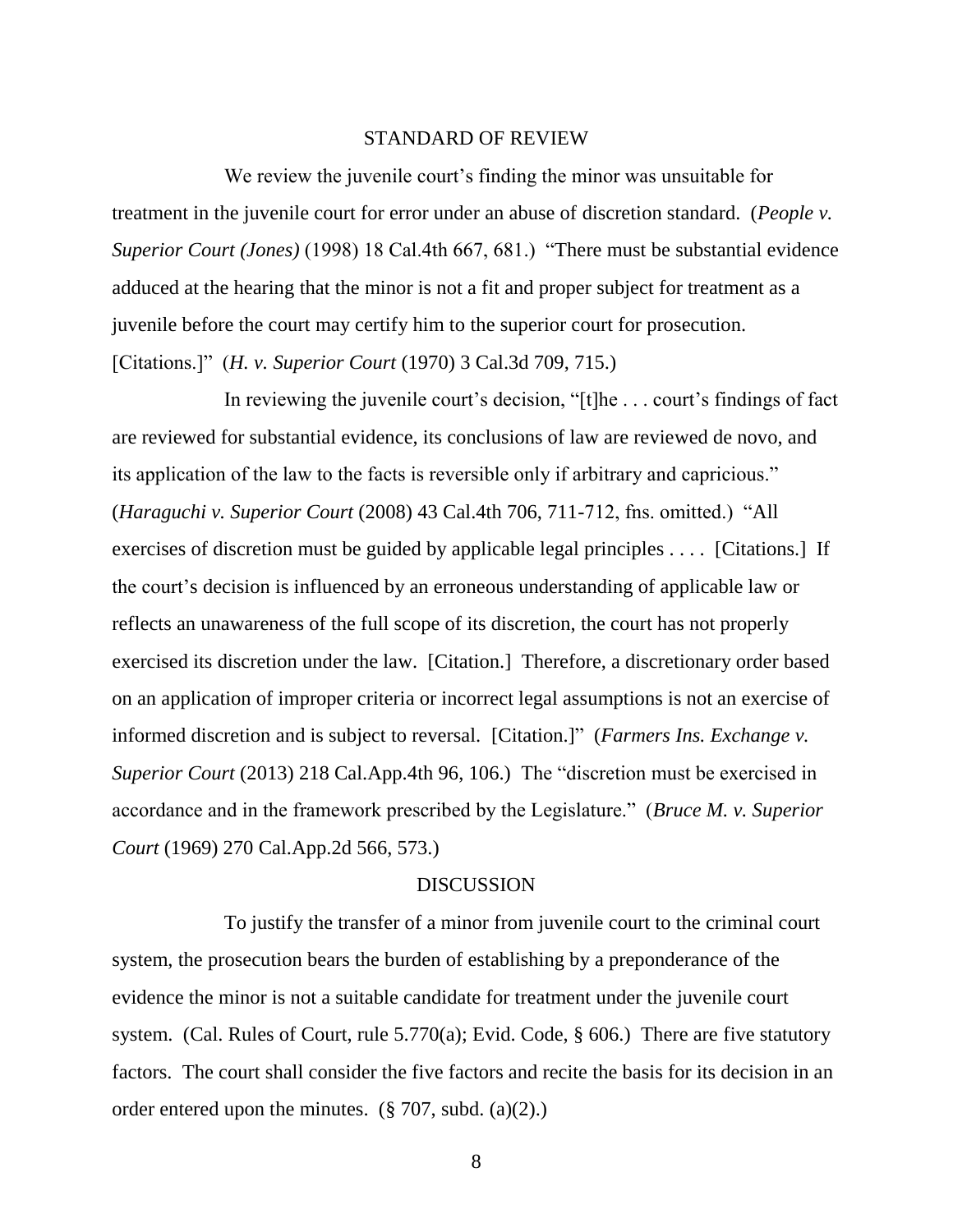Glenn Blanton, a deputy probation officer, prepared the suitability report on J.N. addressing the factors. The report recommended the court find J.N. not suitable for treatment in the juvenile court system. The court reviewed and considered the report before making its suitability finding. In addition to the report, the court received and considered testimonial evidence.

There is no dispute on appeal the court found J.N. suitable under three of the five factors. We will first discuss the three factors the court found in favor of suitability and then discuss the two factors the court found in favor of unsuitability. The factors found in favor of suitability were criminal sophistication, prior delinquent history, and success of previous attempts to rehabilitate the minor.

# *I. Criminal Sophistication*

Pursuant to section 707, subdivision  $(a)(2)(A)(i)$ , the juvenile court is to consider the minor's criminal sophistication. "When evaluating [this] criterion . . . , the juvenile court may give weight to any relevant factor, including, but not limited to, the minor's age, maturity, intellectual capacity, and physical, mental, and emotional health at the time of the alleged offense, the minor's impetuosity or failure to appreciate risks and consequences of criminal behavior, the effect of familial, adult, or peer pressure on the minor's actions, and the effect of the minor's family and community environment and childhood trauma on the minor's criminal sophistication."  $(\S 707, \text{subd. (a)}(2)(A)(ii))$ . The court found this factor weighed in favor of suitability.

Under the heading "degree of the criminal sophistication of the minor," the report stated the shooting occurred during the tagging episode when a rival gang member confronted the minors, the armed companion brandished the gun, and after the companion and rival struggled for control of the gun, the companion regained control of the gun and shot and killed the rival. The report stated J.N.'s actions were "intentional as he engaged in the defacing of property and was willing to back up his friend during the fight." On being questioned by J.N.'s counsel, Blanton said he "unfortunately" relied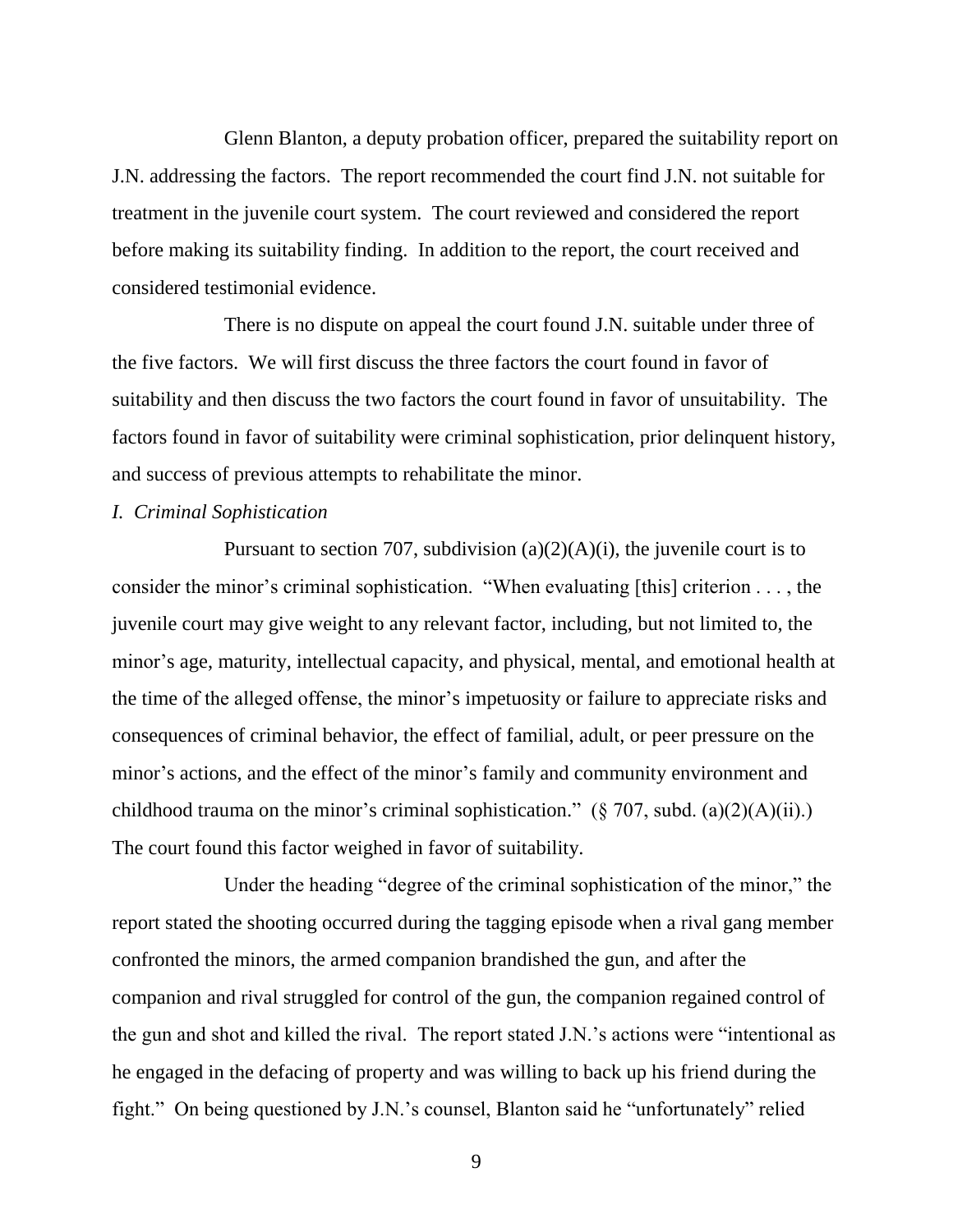more heavily on the police report than on J.N.'s and S.C.'s statements to the police. The report stated J.N. told police he associated with members of Townsend Street in the past, but no longer did so. Blanton did not know J.N. and his family had moved from Townsend Street. Blanton said he was busy preparing other reports at the time.

Blanton agreed the report mistakenly says J.N. continued to support the F-Troop gang when, in fact, he never supported F-Troop. Blanton also agreed J.N. handled his first diversionary probation well. He further stated no probation violations were noted after J.N.'s release from juvenile hall. The report also stated J.N. had been involved in physical altercations while in juvenile hall, although there was no notation of any being gang related.

Blanton admitted he did not factor into the sophistication of the minor, the fact the shooting did not occur until there was a hand-to-hand struggle over the gun. Additionally, the report stated the fact J.N. "'fr[oze] up'" during the incident did not excuse the fact he and the others were tagging and knew it was dangerous.

The court noted the victim surprised the minors, was aggressive, approached them, and struggled with S.C. over the gun. The shooting occurred as they struggled over the gun. The court observed, "That's not sophisticated."

Extensive evidence was offered as to J.N.'s upbringing. J.N.'s father (Father) was 15 years older than his mother (Mother). After they were married, Mother discovered Father was already married and had a family, including two children, in Mexico. Father abused Mother while she was pregnant. He wanted Mother to abort the pregnancy with their first daughter. Father also abused Mother while she was pregnant with J.N.

Father had a bad temper and got angry easily. He praised the children half the time and belittled them the other half. When the children fought, he yelled "ugly things" at them and hit them with whatever he could find, including a belt or a shoe. He also used his hand, open and closed into a fist. Father beat J.N. with a lanyard, resulting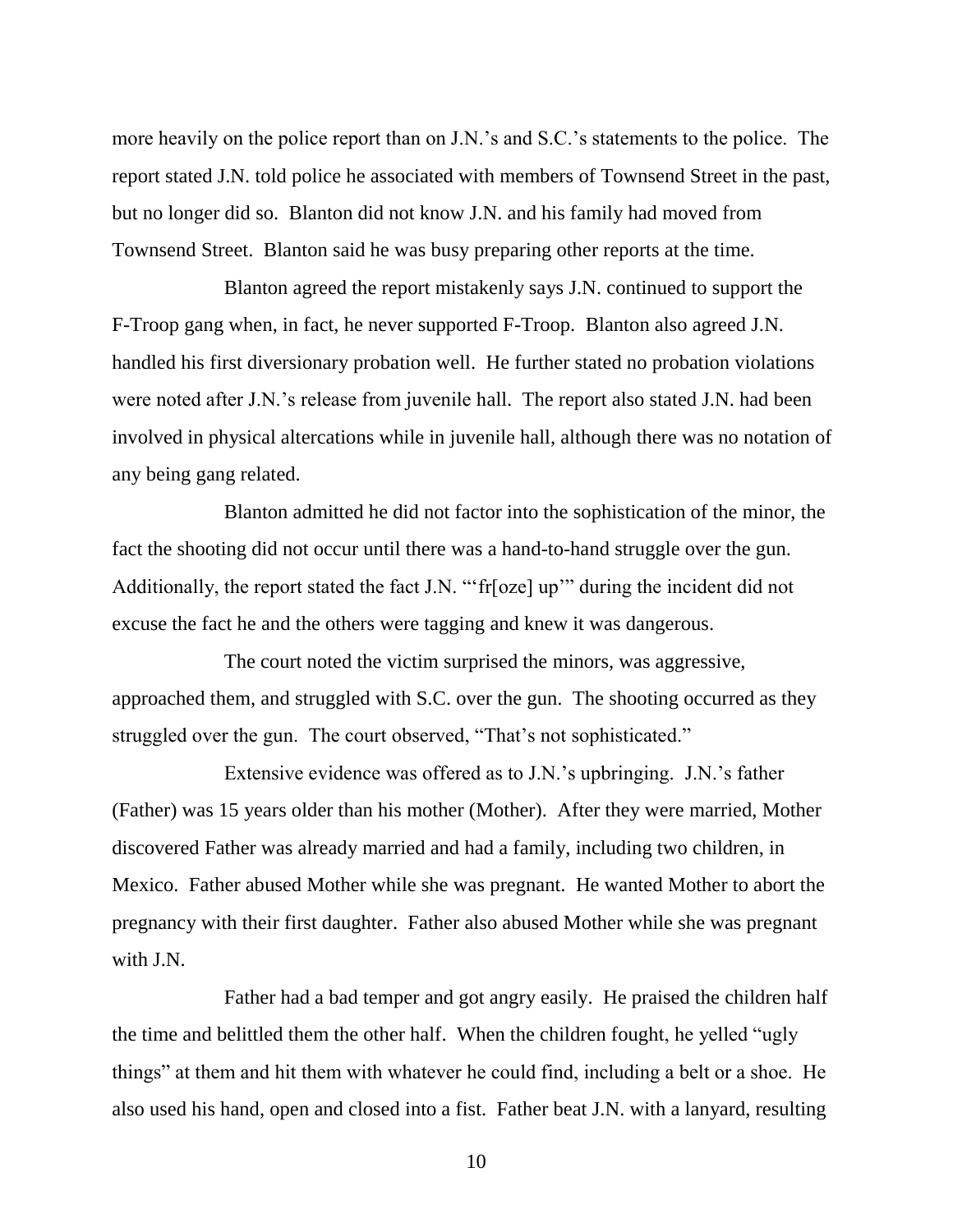in a black eye and bruises when J.N. was five or six years old. Once at a swap meet, Father hit J.N. in the head because J.N. was not wearing a hat. When Father would physically abuse J.N., J.N. would not fight back. When Mother sought to intervene, Father would focus his abuse on her. Although Mother said the children loved and feared their father, J.N.'s older sister said she hated Father.

In the final act of physical abuse prior to their separation, Father gave Mother a black eye. When Father was released from jail, Mother obtained a restraining order against him. He did not comply with the order. He followed her to work and went to the children's school to pick them up.

Mother's sister confirmed Father's violent nature. The first time she observed the effects of the domestic abuse was when J.N.'s older sister was almost a year old and Mother "had a purple eye." In 2006, Mother called her sister and when she arrived at the family residence, she saw Mother had another black eye and was crying. The children saw it too. J.N., his older sister, and his older brother all sat on the couch, shaking and nervous.

The family lived in Anaheim when J.N. was born. The family later moved to Santa Ana and then to Orange. They moved from Orange when J.N.'s parents separated in November 2006. Mother's sister asked Mother and the children to move in with her so Mother would be safe. Mother agreed and they moved in with her sister and the children's great grandmother in Santa Ana. Problems soon arose because Mother would sneak her boyfriend (boyfriend) into the residence. Mother was given the option of staying without the boyfriend or moving out. She chose to move out. The family moved four times that year.

J.N. was quiet and timid growing up. He never went outside to play with other children in the neighborhood. Boyfriend told Mother not to let the children see Father. Still, the children would sneak out of the house to see him. J.N. told the probation officer who prepared the suitability report the children did not like boyfriend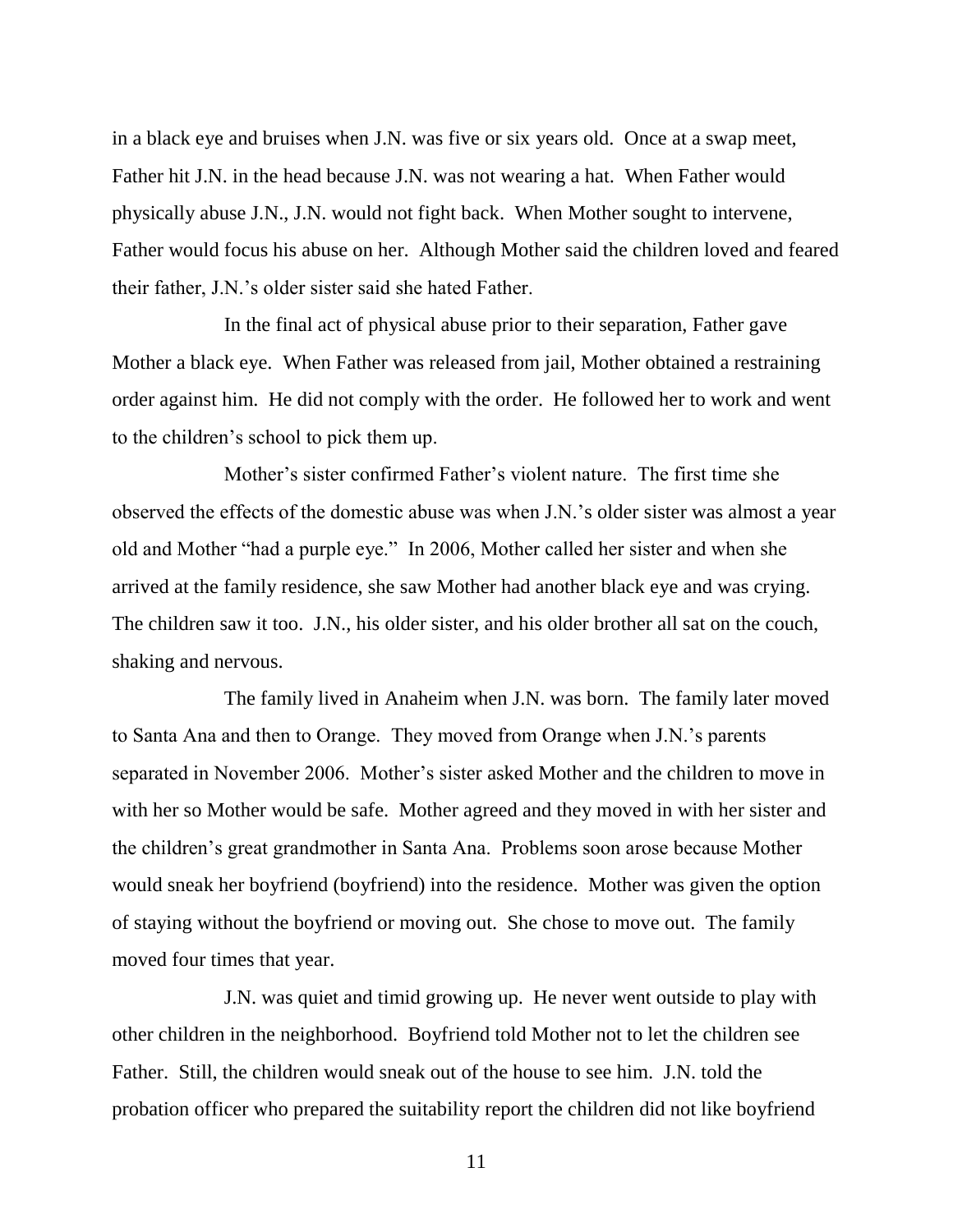because he was jealous of Father's relationship with his children. On one occasion, boyfriend pushed J.N.'s older brother against a wall and choked him. The other children were aware of the incident, and when they told Mother, she did not believe them.

J.N. went one year without seeing Father after his parents separated. When the children did see Father, he continued to punish and hit the children. When J.N. was younger and chubby, Father would call him a cow.

Mother eventually ended her relationship with boyfriend, but Mother subsequently had a series of other boyfriends. In all, four other men lived with the family from time to time. When Mother had a man living with her, she neglected and abused the children. In those times, J.N.'s older sister assumed the role of parenting to her siblings.

The family moved frequently because Mother could not pay the rent. At times, they lived in extremely crowded quarters because non-family members joined the household. There were times when Mother did not have enough money for food or shoes, despite working six nights a week. J.N.'s older sister said they would eat "cup of noodles" and drink water from the sink. On occasion, some friends at work gave Mother \$20 a day so she could feed her children.

The financial stress also affected Mother's ability to control her temper. When she abused the children, she usually used her hands, a belt, or some other instrument. A social worked contacted Mother about domestic violence in 2007. Mother admitted having hit J.N. with a belt, leaving a bruise. The social worker suggested therapy, and Mother took some domestic violence classes. Mother said the counseling helped and she did not hit the children as much thereafter. J.N.'s older sister had additional counseling because she was depressed, suicidal, and cut herself.

Mother moved the family a fourth time after leaving her sister and her grandmother's residence to a one-bedroom apartment on Townsend Street. Mother knew it was a dangerous area with "a lot of dangerous guys there," but it was all she could afford. J.N.'s older sister said they were used to living "in nice places where it is very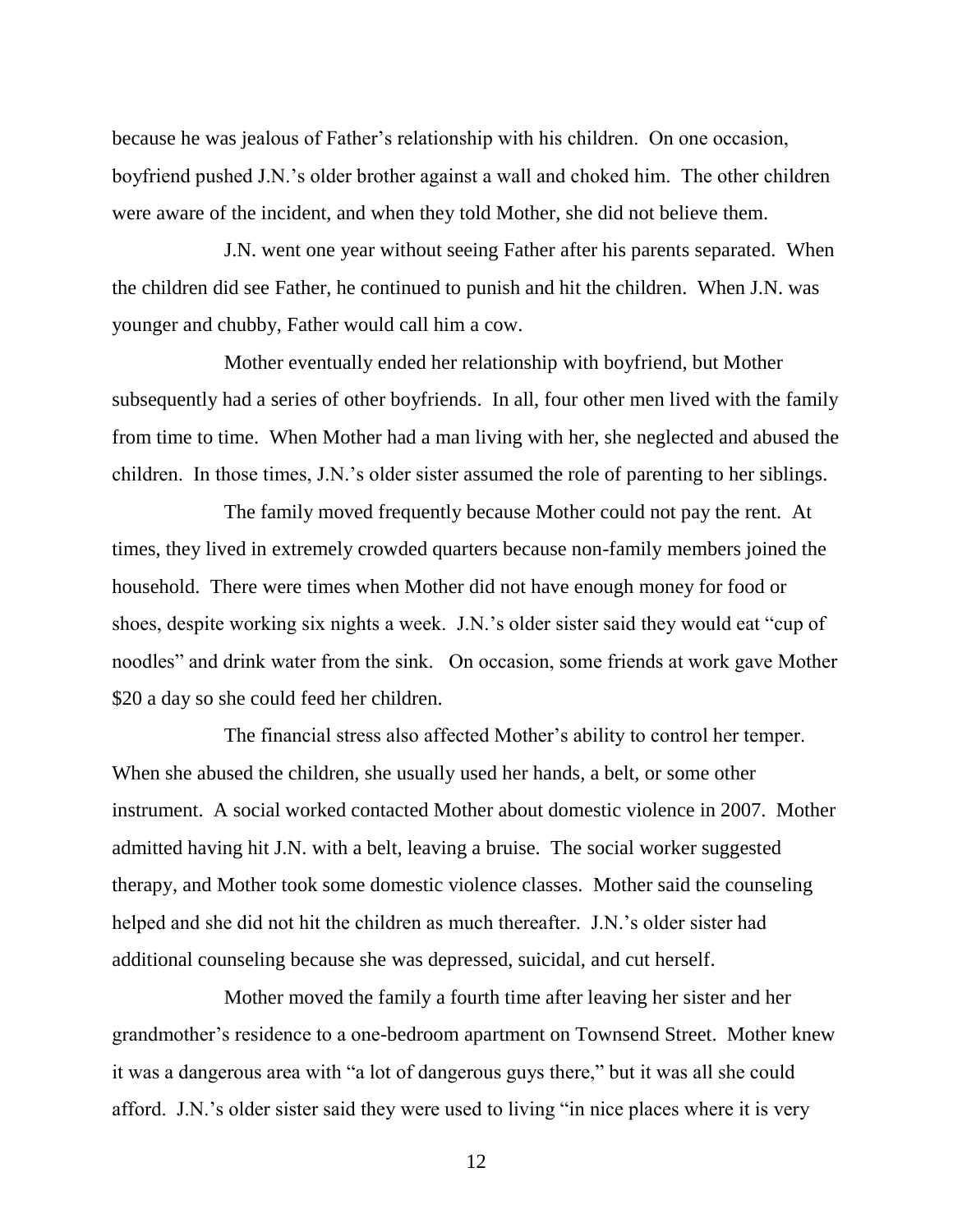quiet," but Townsend Street was quite different. J.N. was about 12 years old when they moved to Townsend Street.

The children would frequently hear shootings on Townsend Street. The family was afraid and would drop to the floor when shots were fired. J.N. slept on the living room floor. Mother worked from 9:00 p.m. to 6 a.m. J.N. was aware of incidents on Townsend Street, including a teenager being stabbed at a nearby elementary school, and a woman pulling a gun on a police officer in the alley and being shot and killed. J.N. refused to go outside the first year they lived on Townsend Street. He was the last of the children to socialize because he refused to go outside for almost one year.

Mother said Townsend Street changed J.N. because he was always "surrounded by those guys," and she failed to supervise him because she worked nights at a bakery. Mother did not pay much attention to the children when she started working. Mother remembered a police officer once came to the apartment and told her J.N. had been shot three times in the leg. The incident changed him. He again did not want to go outside the apartment. He was afraid to go to school and asked to, and did, transfer schools. J.N.'s sister and aunt confirmed his changed behavior.

In 2015, J.N. was released from juvenile hall, he got a job at the same bakery as Mother and routinely worked 12-hour shifts. J.N. kept his appointments with his probation officer. If Mother did not take him to see the probation officer, he rode his skateboard there. He followed all probation's rules and did not break any laws after being released from juvenile hall. He was always home by the 10:00 p.m. curfew and performed the required 52 hours of community service well before the deadline. He did not want to do anything wrong because he did not want to go back into custody. J.N.'s older sister saw a change in J.N.'s attitude when he was released from juvenile hall. He was more mature and had goals. He was working, took a class, and received a diploma. He stayed home more when he was not working.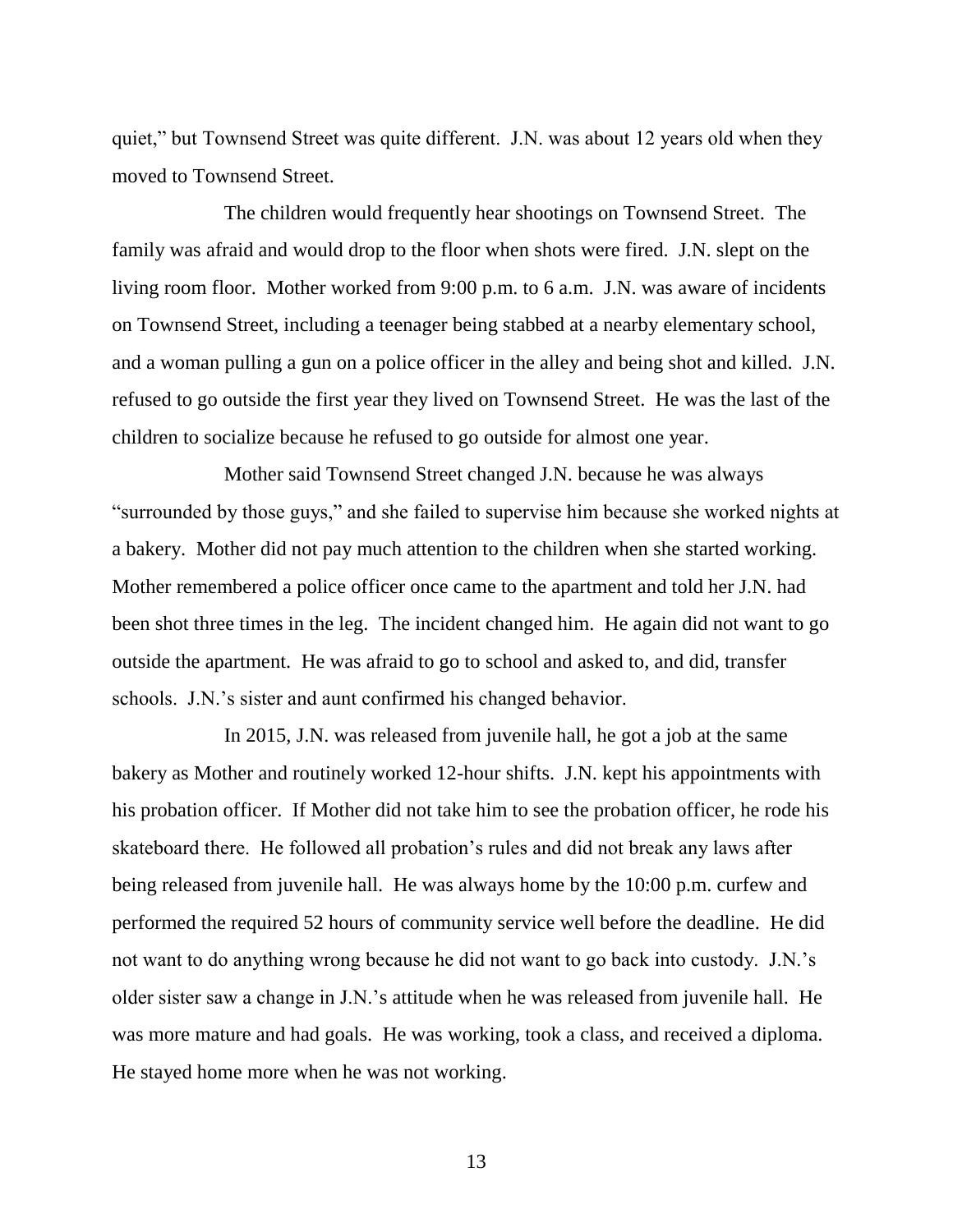J.N. lived with Mother's sister until May 2016, when he was arrested on the present matter.When taken to the jail, J.N. asked to be placed into protective custody to separate "himself from the other guys" (gang members). He told Mother about a friend who came to visit him and told him about things going on in the street, but J.N. said he did not want to know about it. Mother was afraid to tell the friend's mother not to let her son visit J.N. because "they" know where she lives and she was afraid for the safety of her other children. Still, she sent the mother of the visitor a message through a cell phone application and asked the son to not visit J.N. She said her family was united in its support of J.N.

After considering the circumstances surrounding the offense and the extensive evidence on J.N.'s upbringing, the court found this factor favored suitability. Substantial evidence supports the court's finding.

#### *II. Prior Delinquent History*

Section 707, subdivision (a)(2)(C)(i), requires the court to consider "[t]he minor's previous delinquent history." In doing so, the court "may give weight to any relevant factor, including, but not limited to, the seriousness of the minor's previous delinquent history and the effect of the minor's family and community environment and childhood trauma on the minor's previous delinquent behavior." (§ 707, subd.  $(a)(2)(C)(i)$ .) The court found this factor weighed in favor of J.N.

The suitability report stated J.N.'s prior contacts were "minimal, but escalating in seriousness." According to the report, at the time of the charged incident J.N. had two prior contacts with the juvenile court. In 2012, J.N. was charged with fighting in public and was diverted. It appears diversion was modified to informal probation the next day and he successfully completed probation approximately four months later. In 2014, J.N. was referred to juvenile court for being truant from school. As a result, he was ordered to provide monthly attendance reports, complete any previously imposed school detentions, and maintain acceptable grades and attendance.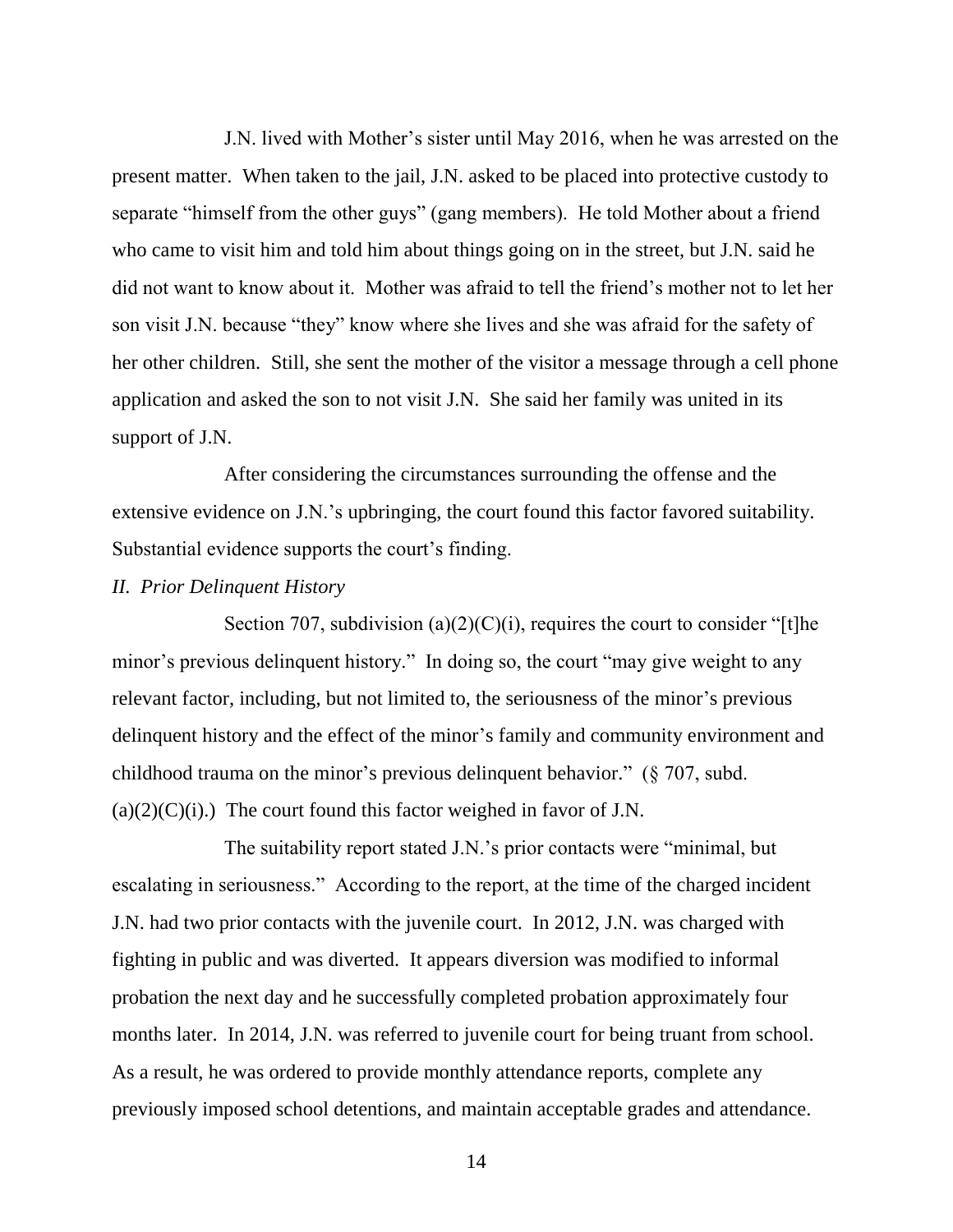The petition was dismissed approximately nine months later. In 2015, after the date of the charged offenses, he was arrested for a strong-armed robbery wherein he took \$25 from another boy, and was placed on probation. When he was released from juvenile hall on probation, J.N. moved in with Mother. Mother told J.N. she was happy to see he wanted to get his life straight, go to school, and find a job. He said he was working on it and gave no indication of any intent to remain with the gang.

At the time of the charged incident, J.N. had two prior contacts with the juvenile court. The court found this factor favored suitability. Substantial evidence supports the court's finding.

#### *III. Success of Previous Attempts to Rehabilitate the Minor*

In determining suitability the court must consider the "[s]uccess of previous attempts by the juvenile court to rehabilitate the minor."  $(\S 707, \text{subd. (a)(2)(D)(i)}$ .) In evaluating this criterion, the court "may give weight to any relevant factor, including, but not limited to, the adequacy of the services previously provided to address the minor's needs." (§ 707, subd. (a)(2)(D)(ii).) The court found this factor weighed in favor of J.N., as did the fitness report.

The diversion, or informal probation imposed on the charge of fighting in public when J.N. was 15 years old, did not contain any programs or counseling and lasted approximately four months before it was deemed successful and terminated. Additionally, the terms imposed on his truancy petition did not contain any programs or counseling and the sanctions were terminated without violation approximately nine months after they were imposed.

The court noted, prior attempts to rehabilitate J.N. "had not been significant." The court found this factor favored suitability. Substantial evidence supports the court's finding.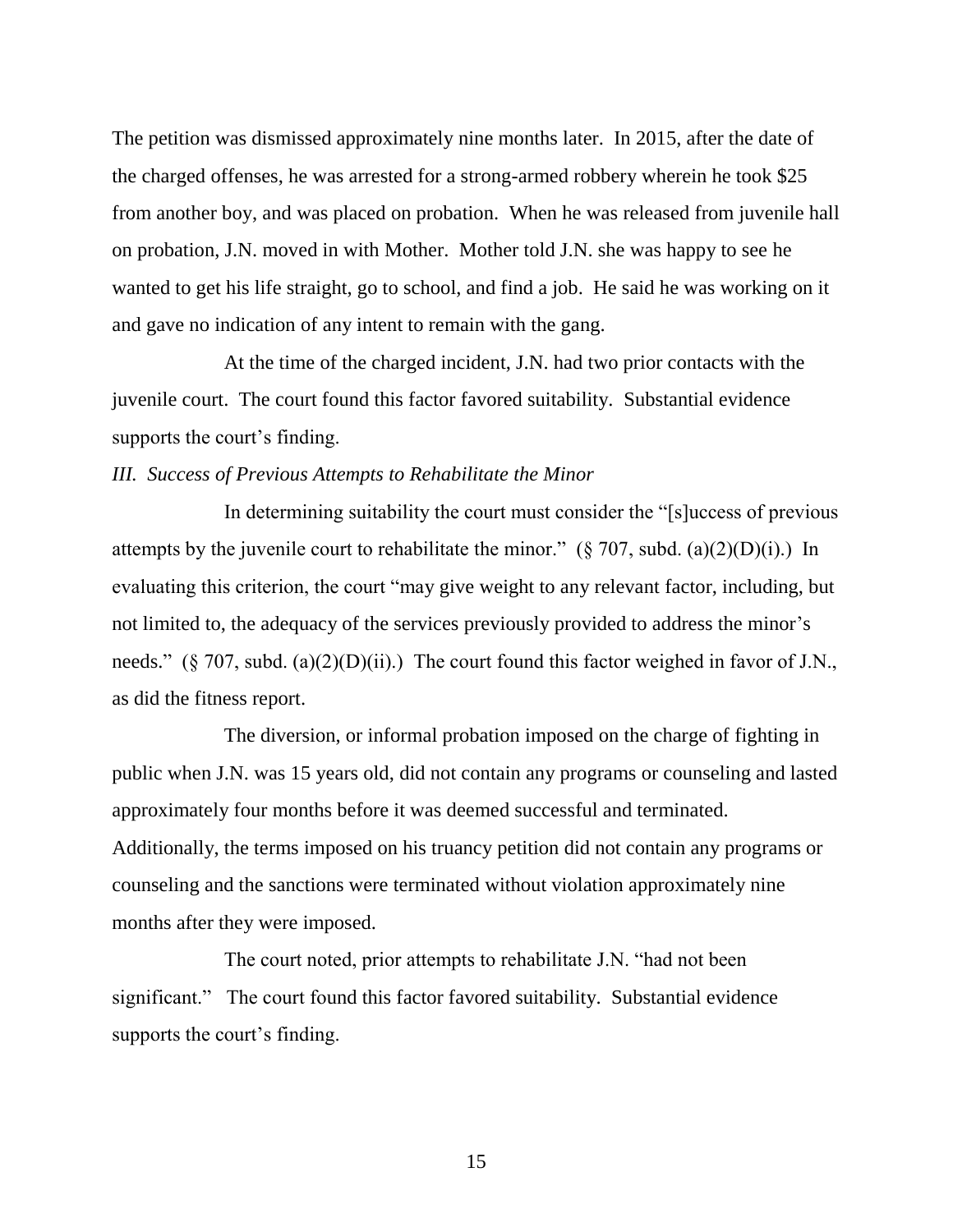We now turn to the two factors the court found favored unsuitability. The factors found in favor of unsuitability were possibility of rehabilitation and gravity of the offense.

#### *IV. Possibility of Rehabilitation*

The court must determine whether the minor can be rehabilitated prior to the expiration of the juvenile court's jurisdiction. (§ 707, subd. (a)(2)(B)(i).) In making this finding, the court may give weight to any relevant factor, "including, but not limited to, the seriousness of the minor's previous delinquent history and the effect the minor's family and community environment and childhood trauma on the minor's previous delinquent behavior." (§ 707, subd. (a)(2)(B)(ii).) When a delinquent minor reaches the age of 23 years of age, the juvenile court system loses jurisdiction over the minor. (§§ 1769, subd. (c), 1771, subd. (b).)

In his suitability report, the probation officer stated that if J.N. were committed to the California Department of Corrections and Rehabilitation Division of Juvenile Justice, he "would undergo a 45-day orientation process during which he would be assessed for mental and behavioral health treatment needs. Based upon assessment findings, the youth would be offered various evidence-based interventions which could include Gang Intervention program, Aggression Interruption Training (AIT), Cognitive Behavioral Interventions for Substance Abuse (CBI-SA), and/or CounterPoint, a cognitive behavioral program designed for males at high risk for recidivism." Then, without any analysis, the report concludes: "Therefore, under this criterion, the minor appears to be unsuitable to be dealt with under the Juvenile Court law."

The court found J.N. was not an appropriate candidate for treatment in the juvenile justice system under this criterion, stating J.N. would turn 20 years old within a month of the hearing and the fact he could remain in the juvenile court system only until he turns 23 years old "weigh[ed] against a finding of suitability." The court recognized J.N. was about to graduate from high school and "he has come a long way in custody."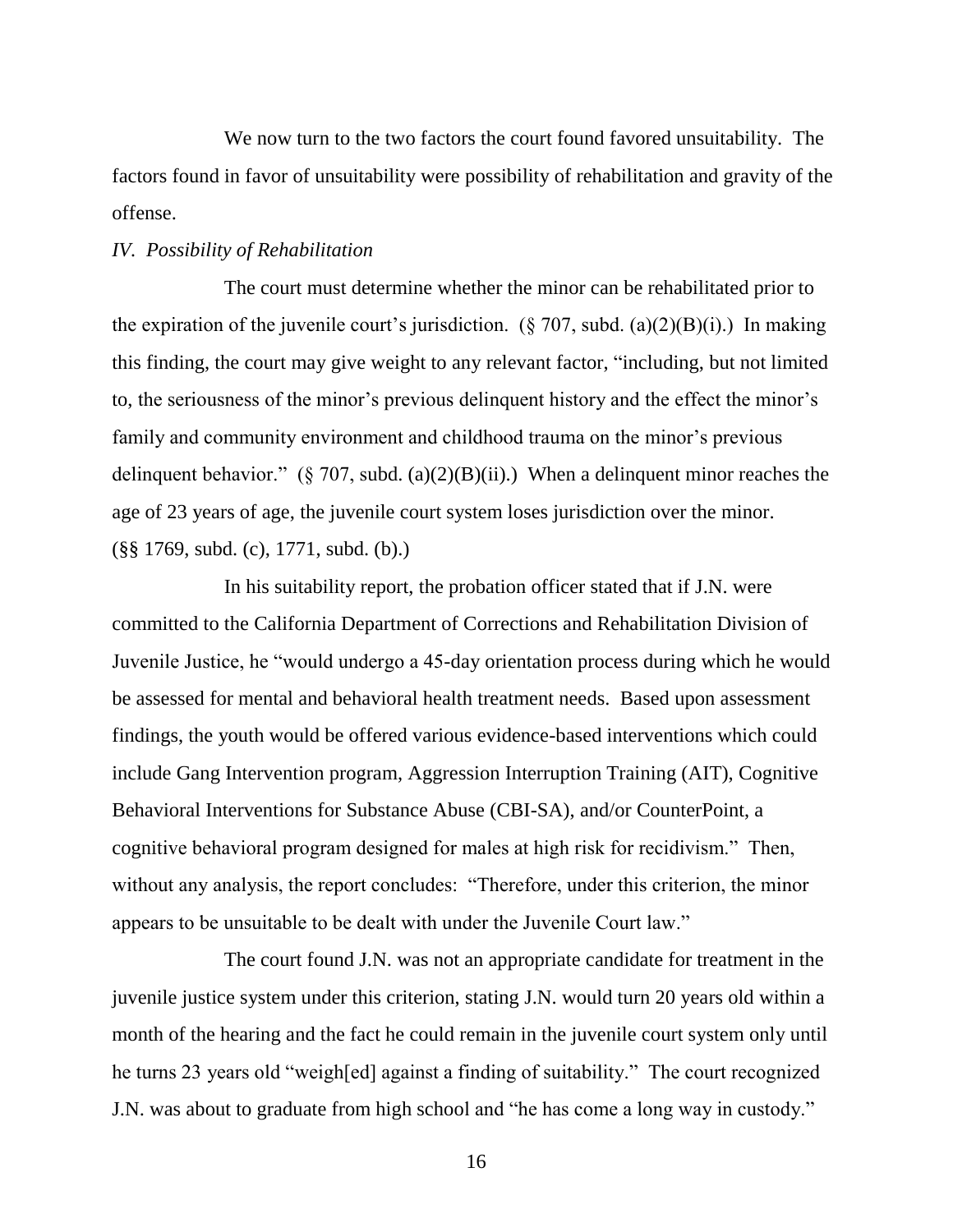The court posed the ultimate issue: "[G]iven that gravity and given the time we have to rehabilitate, do those factors outweigh the other factors that seem to weigh in his favor and that's where the court finds itself with a difficult decision." The court's finding of unsuitability under this factor was not supported by substantial evidence.

The prosecution bears the burden of producing evidence of insufficient time to rehabilitate the minor. (Cal. Rules of Court, rule 5.770(a); Evid. Code, § 606.) Expert witnesses may testify on the issue of the availability of treatment programs in the juvenile court system and the amenability of the minor to those programs. (*H. v. Superior Court*, *supra*, 3 Cal.3d at pp. 714-715.) In those cases where the juvenile court might decide treatment as a juvenile would be in the minor's best interest, the court could still find the minor "unfit *if* those experts testified that rehabilitation might require treatment beyond the date of his mandatory discharge. [Citations.]" (*Id*. at p. 715, italics added.)

Here, the prosecution did not present any expert testimony concerning the programs available, the duration of any of the programs, or whether attendance would rehabilitate J.N. before termination of the juvenile court's jurisdiction. There was no evidence that demonstrated existing programs were unlikely to result in J.N.'s rehabilitation, why they were unlikely to work in this case, or that they would take more than three years to accomplish the task of rehabilitating J.N.

Even if we were to accept the probation officer's conclusion in the suitability report as an expert opinion, and we do not, the conclusion under this factor was not supported by the evidence. "If we could accept plaintiff's expert witnesses' testimony *at face value*, this testimony would itself support the trial court's findings. However, we may not do so. '"The chief value of an expert's testimony in this field, as in all other fields, rests upon the *material* from which his opinion is fashioned and the *reasoning* by which he progresses from his material to his conclusion; . . . it does not lie in his mere expression of conclusion."' [Citation.] 'Where an expert bases his conclusion upon assumptions which are not supported by the record, upon matters which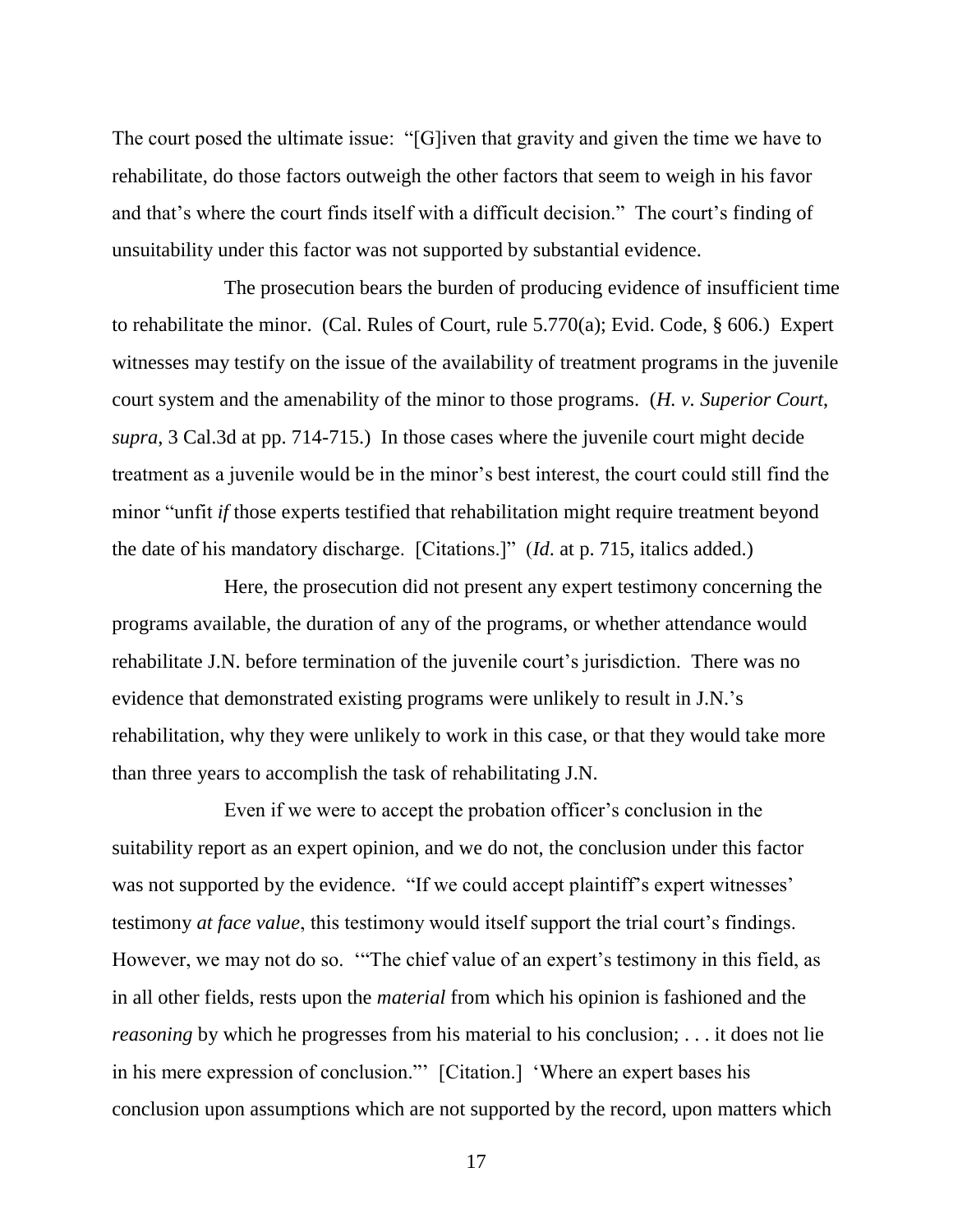are not reasonably relied upon by other experts, or upon factors which are speculative, remote or conjectural, then his conclusion has no evidentiary value. [Citations.] In those circumstances the expert's opinion cannot rise to the dignity of substantial evidence. [Citation.] When a trial court has accepted an expert's ultimate conclusion without critical consideration of his reasoning, and it appears the conclusion was based upon improper or unwarranted matters, then the judgment must be reversed for lack of substantial evidence.' [Citation.] 'If [the expert's] opinion is not based upon facts otherwise proved, or assumes facts contrary to the only proof, it cannot rise to the dignity of substantial evidence.' [Citation.]" (*People v. ConAgra Grocery Products Co.* (2017) 17 Cal.App.5th 51, 82-83 (*ConAgra*).

The probation officer's opinion in his report was not substantial evidence because the *opinion* lacked support by substantial evidence. (*ConAgra*, *supra*, 17 Cal.App.5th at p. 83.) There was no evidence as to the efforts necessary to rehabilitate J.N. and no evidence as to why available programs were unlikely to result in rehabilitation in the time allotted. This lack of evidence rendered any opinion based on the report without evidentiary value. Therefore, the prosecution failed to establish by a preponderance of evidence J.N. was unsuitable for treatment in the juvenile court. The court's finding J.N. was unsuitable was not supported by substantial evidence and was, therefore, an abuse of discretion.

# *V. Circumstances & Gravity of the Charged Offense*

In determining this factor, the court may consider and "give weight to any relevant factor, including but not limited to, the actual behavior of the person, the mental state of the person, the person's degree of involvement in the crime, the level of harm actually caused by the person, and the person's mental and emotional development." (§ 707, subd.  $(a)(2)(E)(ii)$ .

In his suitability report, the probation officer stated J.N. knew S.C. was armed when they entered gang rival territory and knew there could be a dangerous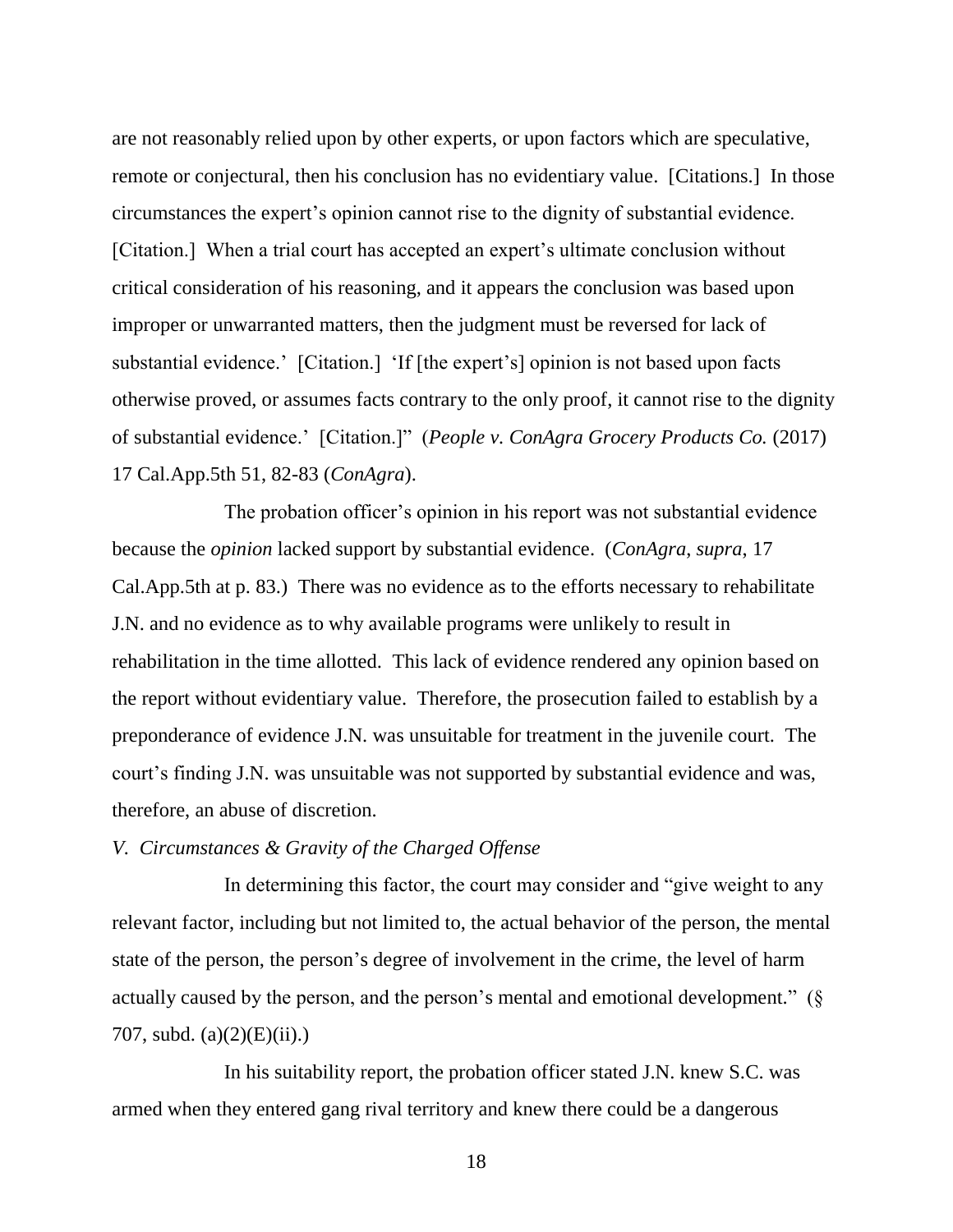physical assault if confronted by rival gang members. The officer said J.N.'s and his companions' actions were "extremely serious inasmuch as a human being lost his life." Again, without any analysis, the report concludes: "Therefore, under this criterion, the minor appears to be unsuitable to be dealt with under the Juvenile Court law."

The court agreed this was not a sophisticated, planned murder. It also stated what "was going on in [J.N.'s] mind at the time of the actual shooting, and those things come down in favor, I think, of finding suitability." The court opined all the evidence at the hearing indicated the murder would not have occurred had the gang rival not aggressively approached S.C., grabbed the gun, and attempted to take it from S.C. after S.C. initially displayed the weapon. S.C. said he pulled the gun on the gang rival "just to scare him off," but the rival did not leave. As the court noted, "That's not sophisticated. That is just something that happened while they were there writing on the wall." After noting the killing did not occur until the gang rival engaged S.C. in a struggle over the gun, the court stated, "So, I have to say that it is a tough call because you have a victim who aggressively approached the shooter, tried to take the gun away from him, . . . and now there's a struggle over that gun, that firearm, and the gun goes off." Importantly, "while [S.C. and the gang rival] are struggling over the gun, [J.N.] and the other person sit back -- they don't sit back, they stand pretty quiet and pretty frozen, to use the word used by [J.N.], just frozen while they are watching what is going on. It seems so unexpected to them." (Fn. added.) The court then stated, "So, I bring that up in the context of what was going on in his mind at the time of the actual shooting, and those things come down in favor I think of finding suitability." The court described this murder as "the low end of the scale."

The court employed a balancing test between the circumstances suffered by J.N. during his upbringing and the gravity of the offense. The court found the trauma suffered by J.N. had a mitigating effect, but not enough to reduce the gravity of the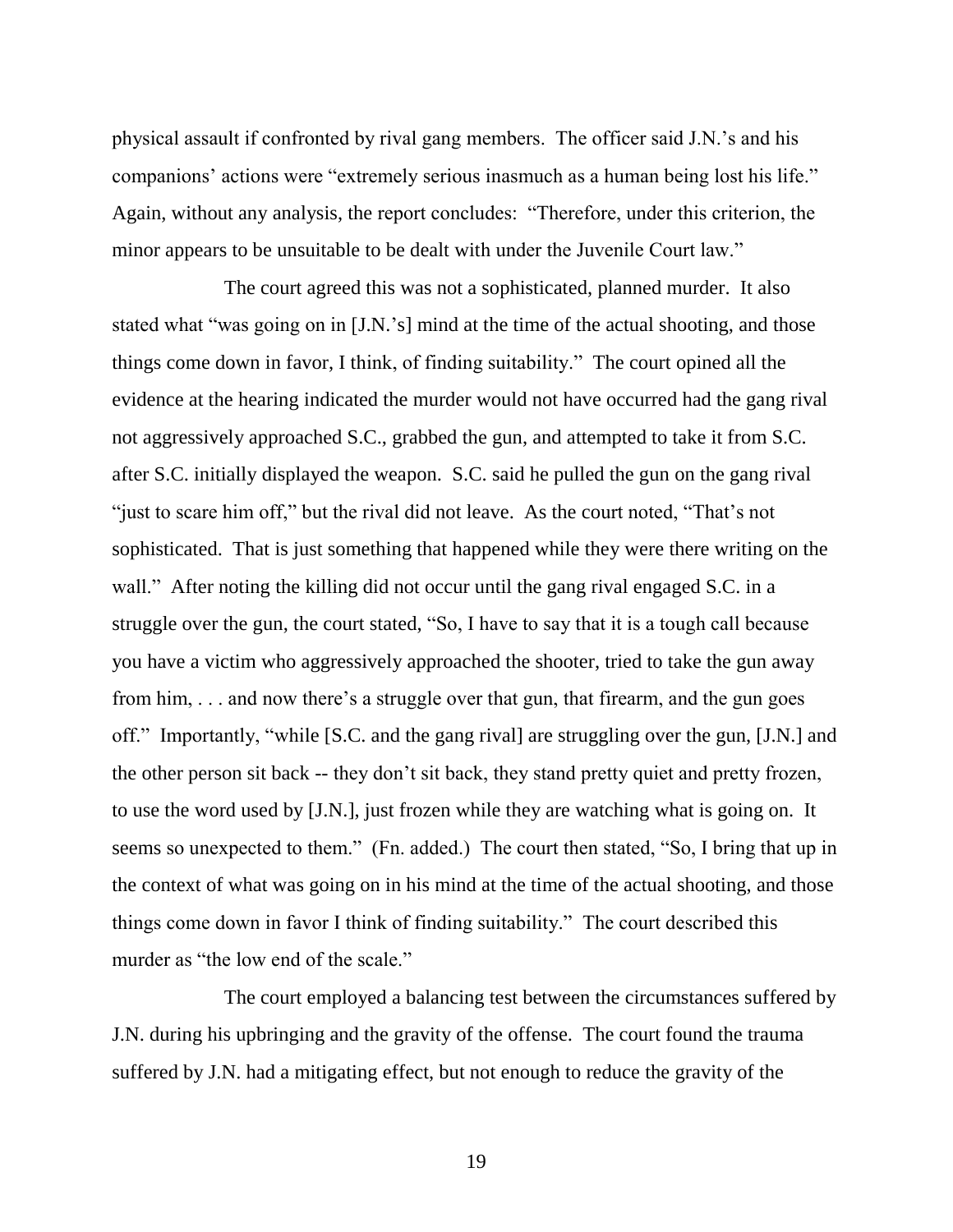offense. Based on this, the court found J.N. unsuitable under this factor. Substantial evidence does not support the court's finding.

The record establishes the court struggled with the factor relating to the gravity of the offense. Consistent with the statute, the court considered the actual behavior of the person. J.N. was shocked when the killing occurred and stood frozen. The court considered the mental state of the person and concluded J.N. did not have any intent to kill. As far as involvement in the crime, the court acknowledged J.N. was not the shooter. The court opined that in terms of the actual harm to the victim, there is nothing more serious than the killing of an unarmed person. But the court found the crime was not sophisticated and on the "low end of the scale" as far as homicides are concerned. But for the gang rival's aggression, the court found the killing likely would not have occurred. It was "just something that happened while they were there writing on the wall." The court stated it was giving "a lot of weight" to the evidence of trauma to J.N., and the lack of an appropriate role model, which would be appropriate considerations in terms of J.N.'s mental and emotional development.

The court made considerable factual findings mitigating the gravity of the offense. The only finding in aggravation in the record appears to be court's comment a crime "doesn't get much more serious than this when you have an unarmed person shot and killed." Yes, the *charge* against J.N. is murder and the loss of life is a grave and serious circumstance, but J.N. was not the killer. The statute does not exclude juveniles charged with murder from consideration for treatment in juvenile court. Yet, this appears to be what the court's thinking was. We cannot say substantial evidence supports the court's finding J.N. was not suitable for juvenile court treatment based on the gravity of the offense. Because we conclude substantial evidence does not support the court's findings in favor of unsuitability, possibility of rehabilitation and gravity of the offense, and there is no dispute the other three factors, criminal sophistication, prior delinquent history, and success of previous attempts to rehabilitate the minor, favored suitability, we